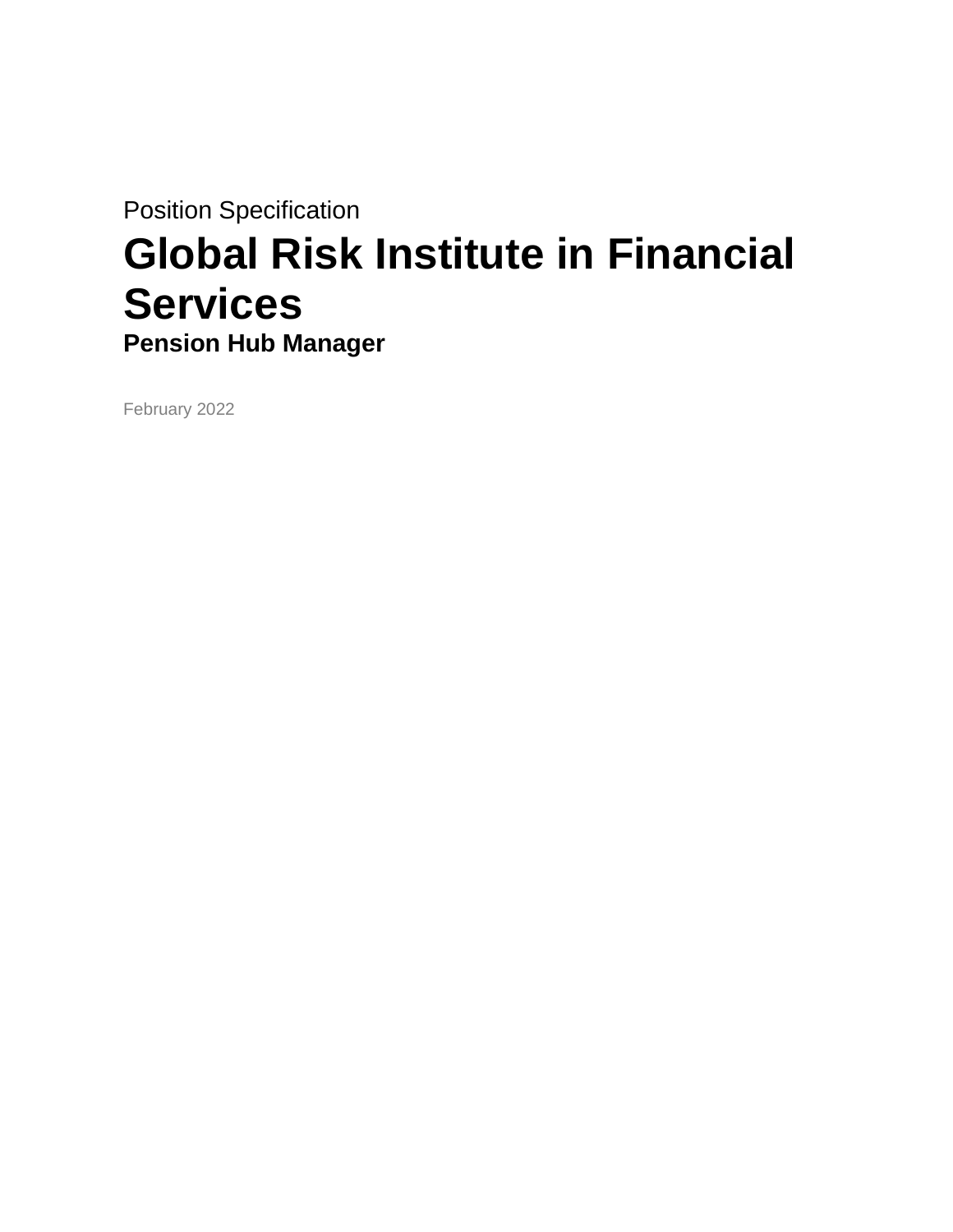## **POSITION SPECIFICATION**

| <b>Position</b>                         | Pension Hub Manager                                          |
|-----------------------------------------|--------------------------------------------------------------|
| Company                                 | Global Risk Institute in Financial Services                  |
| Location                                | 55 University Avenue, Suite 1801<br>Toronto, Ontario M5J 2H7 |
| <b>Reporting</b><br><b>Relationship</b> | Managing Director, Research                                  |
| For more information                    | info@globalriskinstitute.org                                 |

# **COMPANY BACKGROUND / CULTURE**

The Global Risk Institute (GRI) is a premier organization that defines thought leadership in risk management for the financial industry. GRI brings together leaders from industry, academia, and government to draw actionable insights on risks globally.

The organization was founded in 2010 as a result of efforts by the financial industry, the Bank of Canada and the provincial and federal governments to build capacity to manage and prevent risks within Canada's financial institutions and to build a global profile for the industry.

Through [engagement activities w](http://globalriskinstitute.org/events)ith its member institutions, GRI builds integrated risk management capacity for private and public sector professionals. It also acts as a hub, stimulating evidence-based debate among regulators, practitioners and academics engaged in risk. GRI's objectives are to:

- Build risk management capacity in the financial services industry
- Leverage our convening capability to foster effective conversations among the public and private financial sectors
- Deepen and broaden our collective understanding of financial industry risks through research, education, and events
- Continue to expand our financial industry membership reach and engagement, while building our brand in risk management

GRI has become the leading forum for ideas, engagement and emerging trends in risk management in the financial services sector and is well positioned for the future. Through ongoing growth in its partnerships, membership and programming, GRI continues to build strong connections, provide critical research, education and events for risk leaders globally.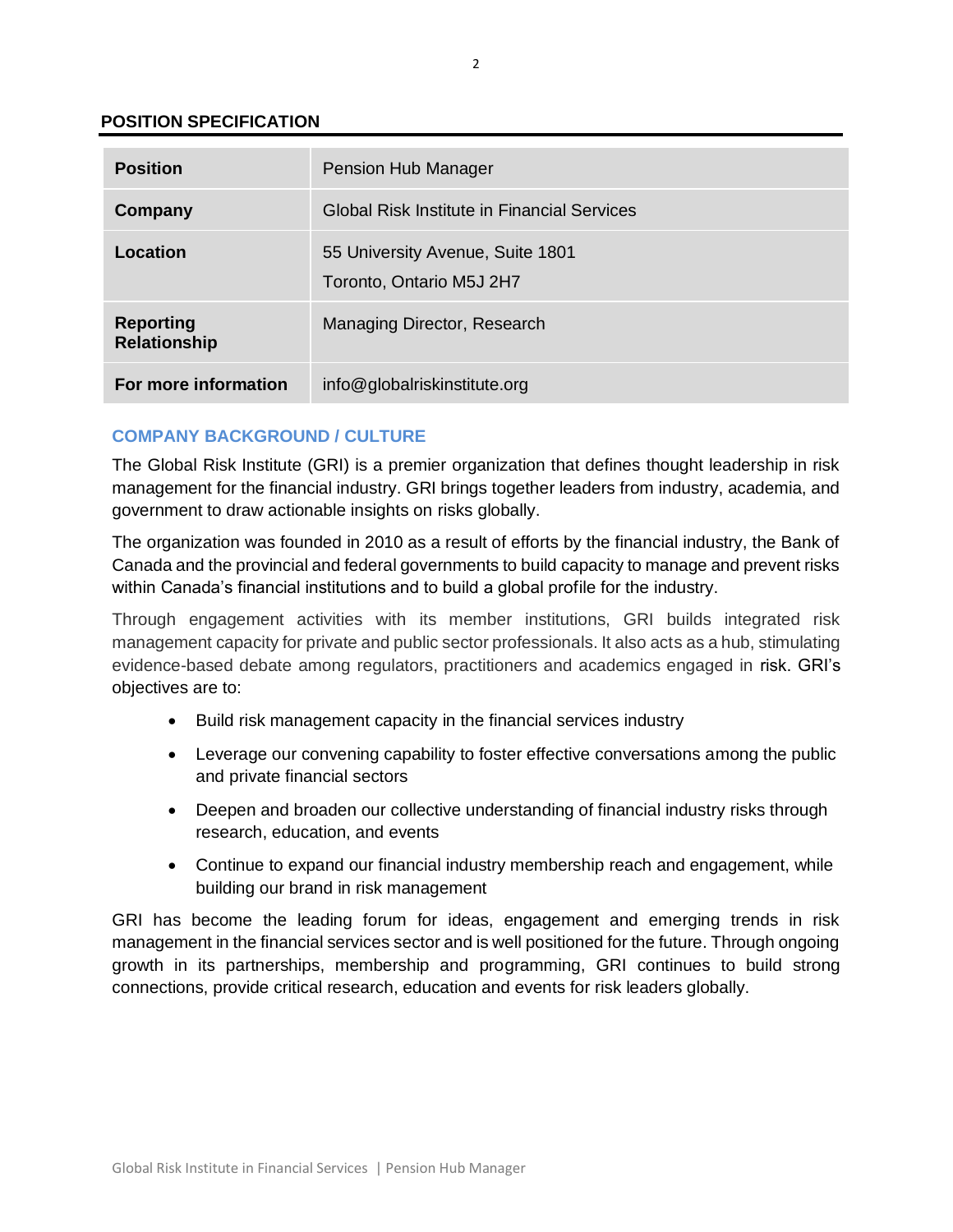#### **KEY RESPONSIBILITIES**

The Pension Hub Manager will provide business support and assist the Managing Director, Research, in operationalizing the research and member value-add activities within GRI. GRI's research activities involve several focus areas / themes that are coordinated in hubs. This role will focus on actively supporting our Pension Hub.

We are looking for an individual who can credibly engage with senior stakeholders including members, academia and industry thought leaders in the institutional asset management and pension sector. They will need excellent communication and organizational skills, in order to organize meetings, events, contracts and oversee research deliverable production.

The Pension Hub Manager reports directly to the Managing Director, Research.

## **Specific responsibilities include:**

- 1. Building the GRI's Pension Hub value and brand
	- a. Setting the pension and institutional asset management research's overall strategy;
	- b. Track the development of the pension sector in Canada and internationally and provide regular analysis and insight for GRI's members and partners;
	- c. Identification and development of partners within academia and other research organizations and conduct Pension Hub projects;
	- d. Act as a point of connection through ongoing dialogue with thought leaders in industry and academia;
	- e. Provide input and support to various government and regulatory agencies on developing a sustainable pension system in Canada;
	- f. Provide the Managing Director, Research, with guidance and advice to ensure that the Pension Hub research agenda remains current in light of events and changing environment within the pension and institutional asset management sector;
	- g. Serve as an ambassador for the Pension Hub/GRI in certain forum as requested.
- 2. Pension Hub Research Management
	- a. Coordinate the content for the Pension Hub's governance committees;
	- b. Manage the contracting requirements of new external research engagements;
	- c. Monitor the contract compliance and provide regular updates on external research deliverables. Meet with external researchers to ensure progress;
	- d. Review Pension Hub research deliverables and coordinate the distribution to members;
	- e. Organize meetings, round-tables and events that promote Pension Hub research deliverables;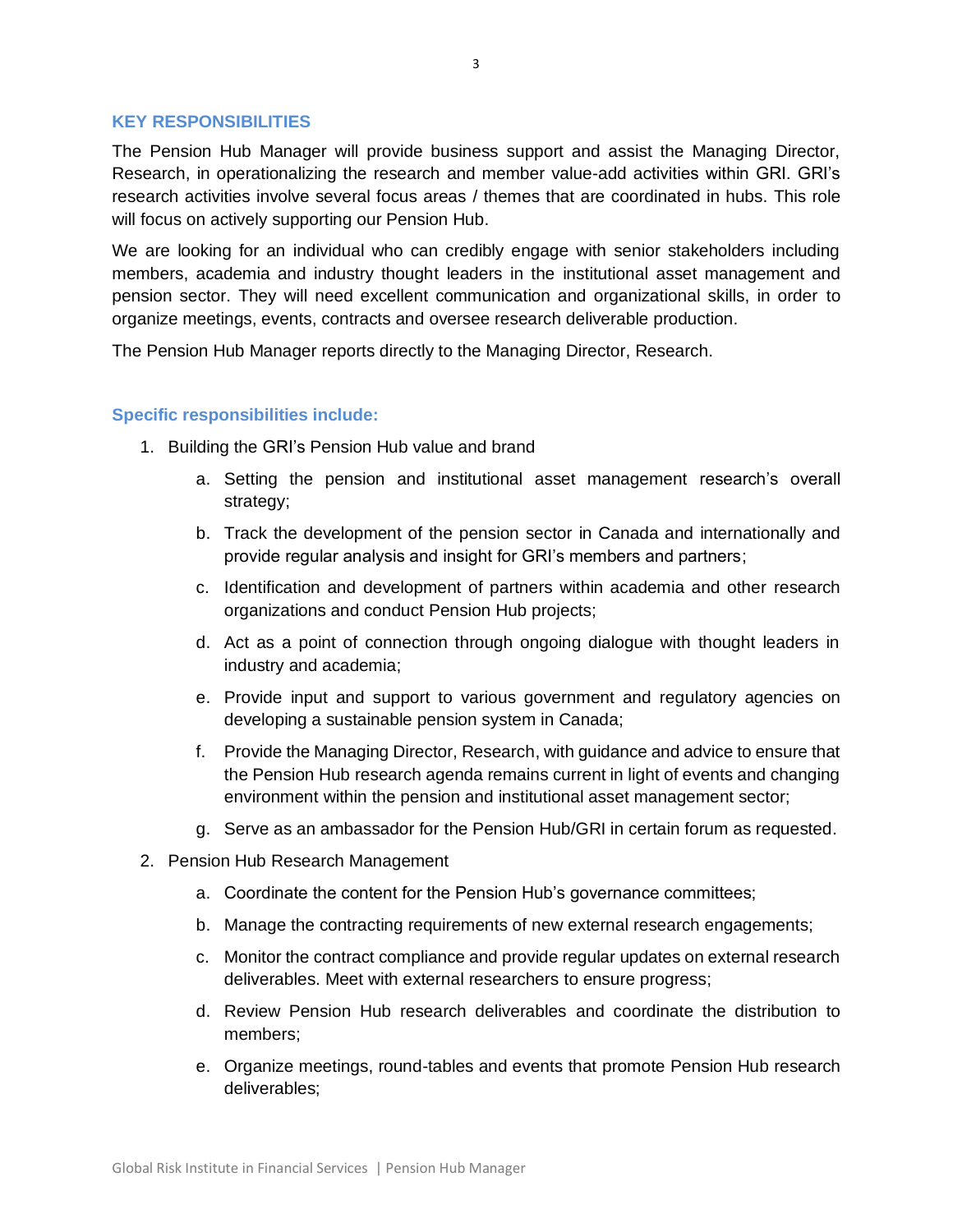- f. Collaborate with GRI Executives in residence, research team, and external research fellows to ensure market relevant, high quality research deliverables are produced for our members.
- 3. General Research Team Support
	- a. Assistance at times to the other research hubs / focus areas, in tasks similar to the ones specifically listed above for Pension Hub;
	- b. Other duties as assigned by the Managing Director, Research.

## **PROFESSIONAL EXPERIENCE/QUALIFICATIONS**

The role of the Pension Hub Manager will require:

- Deep knowledge/experience of the financial services industry sector specifically in pensions and institutional asset management, in order to establish credibility for the work to be done
- Strong organizational, time management and project leadership skills to work effectively in a fast paced and rapidly changing environment, where managing multiple competing time sensitive priorities and being adaptable to change is essential
- Strong interpersonal skills to build trusted relationships; cultivate partnerships and work collaboratively in a team, and with executives, stakeholders, internal partners, and vendors/agencies
- Well-developed analytical, problem solving and continuous improvement skills to think outside-of-the-box to implement creative solutions, enhancements, and innovative design ideas
- Self-starter, capable of taking initiative to identify and resolve problems

Preferred optional experience includes:

- Risk management in financial institutions
- Academic research management

#### **EDUCATION**

A (relevant) post-secondary degree is preferred to credibly communicate with stakeholders at universities and academic research centres.

#### **COMPENSATION**

A competitive compensation package.